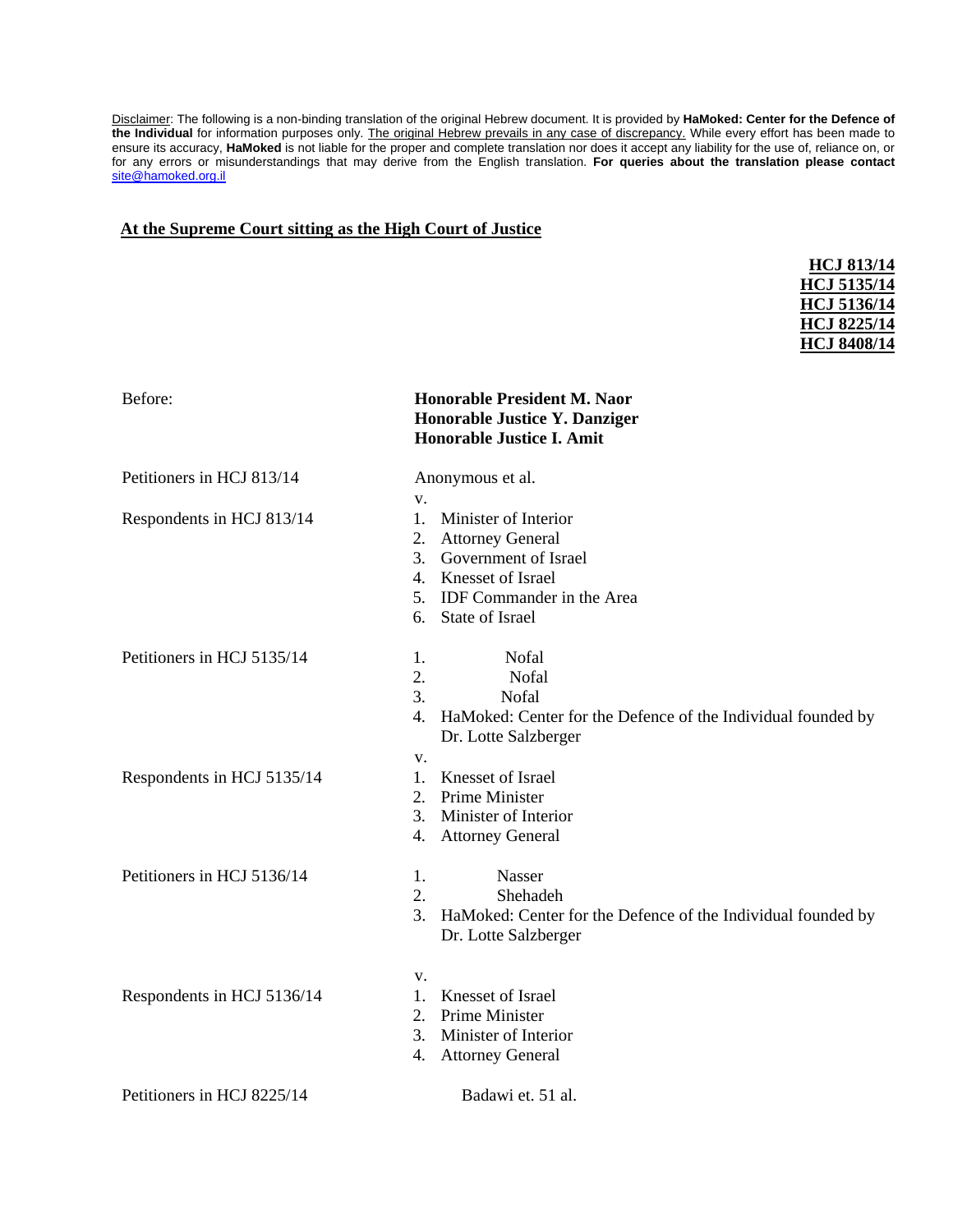| Respondents in HCJ 8225/14                             | v.<br>1.<br>Minister of Interior<br>Minister of Justice<br>2.<br>3.<br>Government of Israel                                                |
|--------------------------------------------------------|--------------------------------------------------------------------------------------------------------------------------------------------|
| Petitioners in HCJ 8408/14                             | Mahamid<br>1.<br>2.<br>Mahamid                                                                                                             |
| Respondents in HCJ 8408/14                             | v.<br>Minister of Interior<br>1.<br>Knesset of Israel<br>2.<br>Prime Minister<br>3.<br>Petitions for Order Nisi.                           |
|                                                        | Motion by consent for submission of Updating Notice on behalf of<br>the Petitioners in HCJ 5135/14 and HCJ 8408/14 dated June 15,<br>2017; |
|                                                        | Response of the Knesset dated August 9, 2017;                                                                                              |
|                                                        | Motion by the Knesset, with consent, to attach annex, dated<br>September 13, 2017;                                                         |
|                                                        | Response of Respondents for the State dated September 9,2017                                                                               |
| Session dates:                                         | January 1, 2015<br>June 8, 2015<br>February 20, 2017                                                                                       |
| Counsel for Petitioners in HCJ 813/14:                 | Adv. Najib Ziyad                                                                                                                           |
| Counsel for Petitioners in HCJ 5135/14<br>and 5136/14: | Adv. Benjamin Agsteribbe                                                                                                                   |
| Counsel for Petitioners in HCJ 8225/14:                | Adv. Michal Pomerantz                                                                                                                      |
| Counsel for Petitioners in HCJ 8408/14:                | Adv. Adi Lustigman                                                                                                                         |
| Counsel for Respondents for the State:                 | Adv. Udi Eitan                                                                                                                             |
| Counsel for Knesset of Israel                          | Adv. Keren Dahari                                                                                                                          |

# **Judgment**

# **President M. Naor**

The Citizenship and Entry into Israel Law (Temporary Order) 5763-2003 (hereinafter: **The Citizenship Law (Temporary Order)** or **the Law**) includes a prohibition on upgrading the status of Palestinian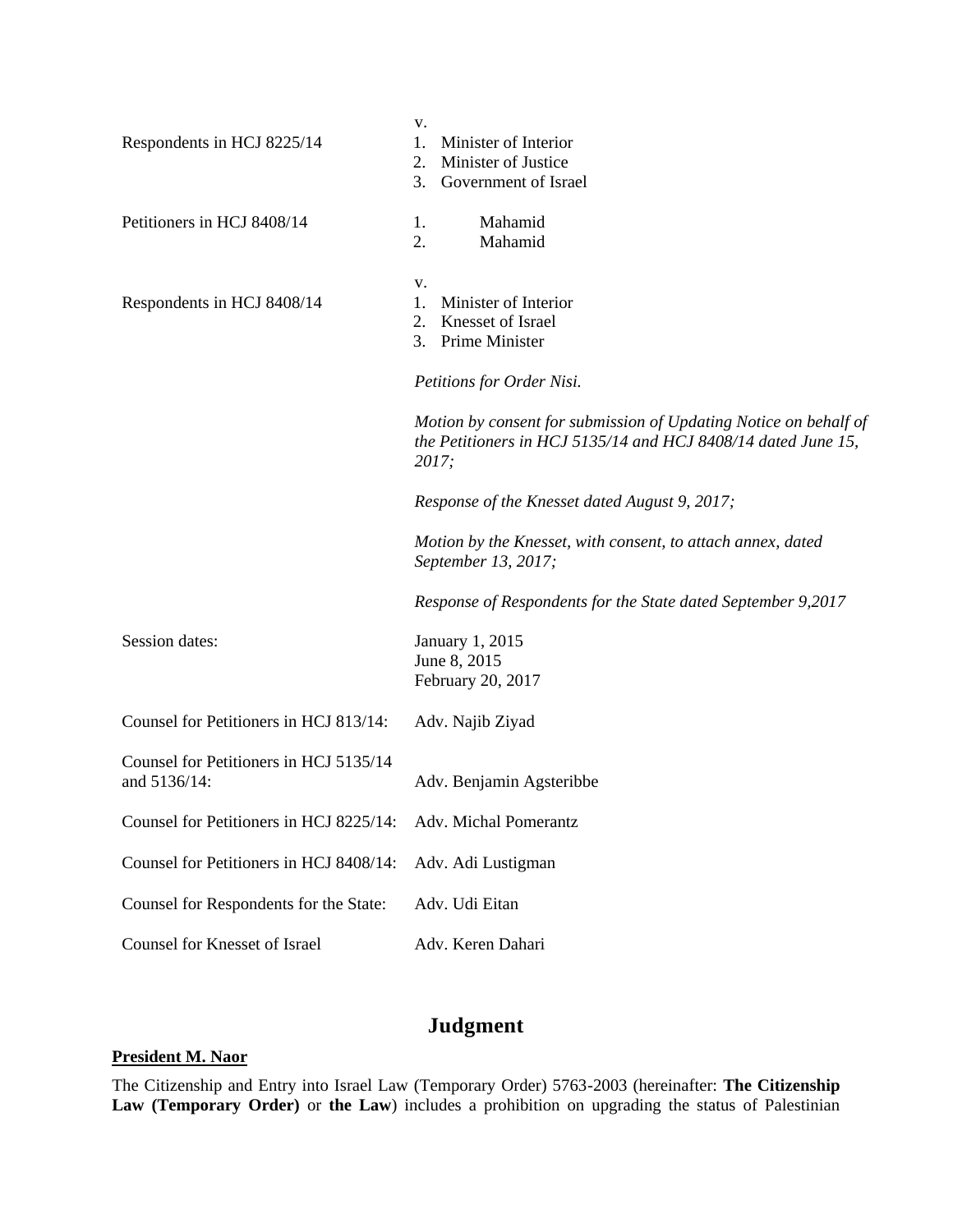residents of the Area residing in Israel pursuant to temporary stay permits to "temporary residency" (residency permit type A/5) or "permanent residency". The petitions at bar impugn the scope of the aforesaid prohibition and seek to amend it such that it allows for status upgrades for residents of the Area who have resided in Israel as part of family unification proceedings for many years.

#### **Legal background**

- 1. Until 2002, Palestinian residents of the Gaza Strip and the Judea and Samaria Area (hereinafter: **the Area**) were eligible to receive status in Israel as part of the family unification process and in accordance with Population and Immigration Authority Procedure No. 5.2.2001. Said procedure comprised several stages that must be completed until the conclusion of the graduated procedure for status. Each stage was subject to security and police clearance and continued center-of-life in Israel. Inasmuch as the applicant met the conditions set out in the procedure, in the first stage of the graduated procedure, he or she would receive a temporary stay-permit (commonly referred to as a DCO permit). In the second stage, the applicant would receive a permit for temporary residency type A/5 (hereinafter: **temporary resident**) and finally, the applicant would be eligible for a permit for permanent residency in Israel (see AAA 6407/11 **Dejani [v. Ministry of Interior –](http://www.hamoked.org/files/2014/1158540_eng.pdf) Population Authority**, §6 of the judgment of **Justice U. Vogelman** (May 20, 2013) (hereinafter: **Dejani**)).
- 2. The normative state of affairs described above was altered on May 12, 2002, with the adoption of [Government Resolution No. 1813](http://www.hamoked.org/files/2018/2690_eng.pdf) concerning "The treatment of illegal aliens and the family unification policy regarding residents of the Palestinian Authority and foreigners of Palestinian Origin" (hereinafter: **the Government Resolution**). According to said resolution, the Ministry of Interior would not process new applications for status in Israel by residents of the Area; any pending proceedings residents of the Area had entered into would be frozen; and the status of those who had entered the graduated procedure would not be upgraded to the next level (**Dejani**, §7). On August 6, 2003, The Citizenship Law (Temporary Order), was published. The Law codifies the Government Resolution and stipulates that, as a rule, the minister of interior would not grant a resident of the Area citizenship or a permit to reside in Israel and the military commander would not grant a resident of the Area a stay permit for Israel. The Law was passed as a temporary order that is valid for one year and may be extended per government decision with Knesset approval (Section 5 of the Law). The Law was challenged in a constitutional petition that was rejected by the majority opinion of an extended panel, partly in view of the exceptions introduced into the Law in 2005 and the comments made by some members of the panel regarding the need for further amendments (HCJ 7052/03 **[Adalah v. Minister of](http://www.hamoked.org/files/2011/4489_eng.pdf)  [Interior](http://www.hamoked.org/files/2011/4489_eng.pdf)**, IsrSC 61(2) 202 (2006) (hereinafter: **Adalah**)). And indeed, in 2007, the Law was amended once again. Thereafter, a new petition challenging was filed. It too was rejected by the majority opinion of an extended panel (HCJ 466/07 **Galon v. Attorney General**, IsrSC 65(2) 1 (2012) (hereinafter: **Galon**).
- 3. The prohibition on the grant of status in Israel to residents of the Area is, as stated, subject to the exceptions set forth in the Law, some of which had been amended or added when the Law was amended in 2005 and 2007. According to the current version of the Law, residents of the Area over a certain age, may receive a stay permit from the commander of the Area in order to prevent their separation from a spouse who lawfully resides in Israel (Section 3 of the Law); minors who are residents of the Area and are over the age of 14 may receive a stay-permit from the commander of the Area to prevent their separation from their parents (Section 3A(2) of the Law); minors under the age of 14 may receive a permit for temporary residency in Israel to prevent their separation from their parents (Section 3A(1) of the Law). The aforesaid indicates that persons meeting the terms of the aforementioned exceptions may, at most, receive temporary stay permits from the commander of the Area, with the exception of minors under the age of 14, who may receive a residency permit. In addition, the Law allows for the grant of a stay-permit or temporary residency permit for humanitarian reasons (Section 3A1 of the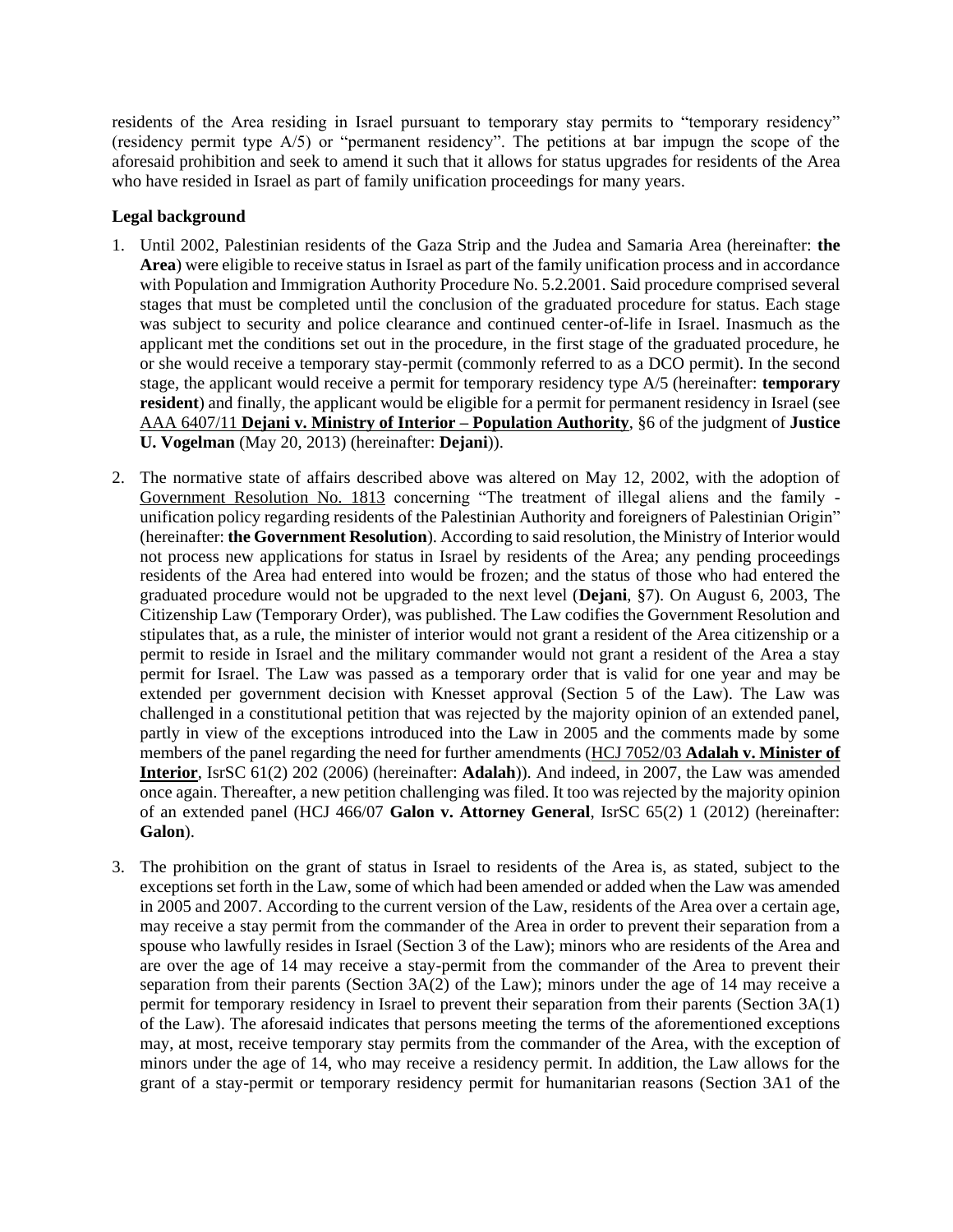Law). We address the significance of this and particularly the differences between the various permits, as they were presented to us, in the section regarding deliberation and decision.

- 4. Another exception which is relevant to the matter at hand is stipulated in Section 4 of The Citizenship Law (Temporary Order), entitled "Transitional Provisions" (hereinafter: **transitional provisions**):
	- 4. Notwithstanding the provisions of this Law –

(1) The Minister of Interior or the Commander of the Area, as the case may be, may extend the validity of a permit to reside in Israel or of a permit to stay in Israel, which was in the possession of a resident of the Area upon the commencement of this Law, taking into account, among other things, the existence of a security impediment as aforesaid in section 3D;

(2) The commander of the Area may grant a temporary permit to reside in Israel to a resident of the Area who has filed an application for citizenship according to the Citizenship Law or an application for an Israeli residency permit according to the Entry into Israel Law, before the 1st of Sivan 5762 (12 May 2002) and whose case had not yet been decided on the day of commencement of this Law, provided that such resident shall not be awarded, in accordance with the provisions of this paragraph, citizenship according to the Citizenship Law and shall not be granted a permit for temporary residency or for permanent residency, in accordance with the Entry into Israel Law.

The transitional provisions allow for the extension of permits in possession of residents of the Area prior to the commencement of the Law. However, it does not allow upgrading to a higher-level status. In addition, the transitional provisions allow for the grant of a temporary stay-permit to persons who entered the graduated procedure before the Government Resolution came into effect and whose application had not been decided on the day the Law came into effect. However, upgrading temporary status to temporary residency (A/5 visa), permanent residency or citizenship is not permitted.

5. The restrictions on status upgrades stipulated in the transitional provisions have been narrowly interpreted in the jurisdiction of this Court. In the known judgment in the matter of **Dufash**, the Court ruled, with the State's consent that where the authorities had been delinquent in their processing of the status upgrade prior to the Government Resolution, the prohibition on upgrades can be overcome (**[AAA](http://www.hamoked.org/files/2018/1174_eng.pdf)  8849/03 Dufash [v. Director of Population Administration in East Jerusalem](http://www.hamoked.org/files/2018/1174_eng.pdf)** (June 2, 2008) (hereinafter: **Dufash**); see also HCJ 5315/02 **Hatu v. Minister of Interior** (December 4, 2002). Following this judgment, many residents of the Area who had been residing in Israel prior to the Government Resolution were eligible to contact the Population Administration with a request for a status upgrade. However, the passage of time made it difficult to ascertain the conduct of the authorities vis-à-vis individual applicants before the Government Resolution. In this context, Justice **U. Vogelman** and I found it necessary to comment, in the judgment in **Dejani**, given several years after **Dufash**, that it may be that a general solution ought to be found for this group of persons who have been living in Israel for a long time, that would allow for upgrading their status to a higher-level status. In multiple judgments issued subsequent to **Dejani**, other justices found it appropriate to take a similar approach (see, e.g., AAA 9168/11 **A. v. Ministry of Interior – Population Immigration and Border Authority**, §23 (November 25, 2013) (Justice Z. Zylbertal, Justices S. Joubran and U. Shoham concurring); AAA 4014/11 **Abu 'Eid v. Ministry of Interior – Population Immigration and Border Authority** (January 1, 2014) (Justice D. Barak-Erez, Justices I. Danziger and I. Amit concurring) (hereinafter: **Abu 'Eid**); AAA 6480/12 Dahnus (Rajabi) v. **Ministry of Interior – Population Immigration and Border Authority** (Justice Rubinstein (November 28, 2013); AAA 9167/11 **Hassan**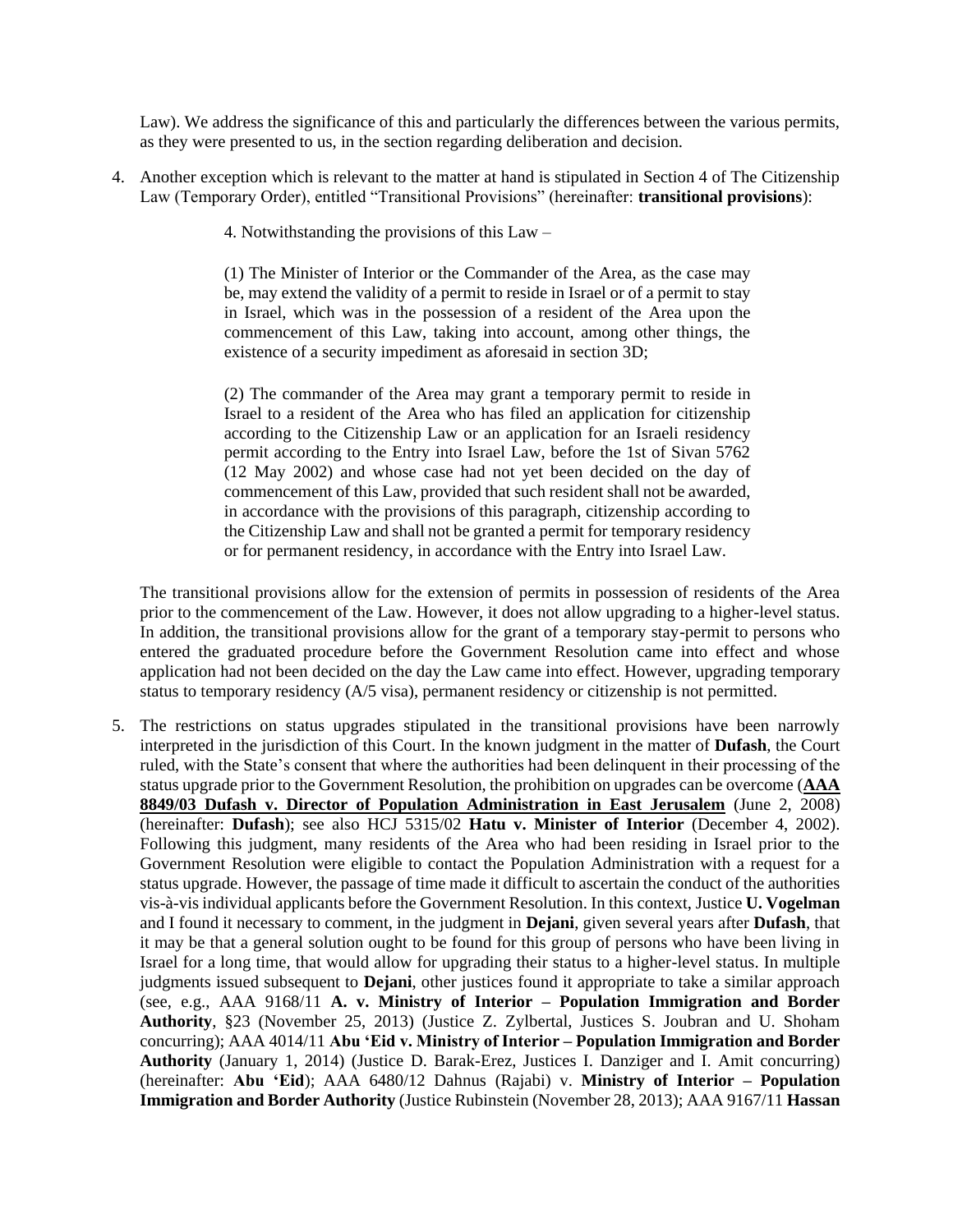**v. Ministry of Interior** (May 8, 2014) (Justice H. Melcer); AAA 6409/11 **Shweiki v. Ministry of Interior – Population Immigration and Border Authority**, §1 in the judgment of Justice D. Barak-Erez (August 25, 2015)).

#### **The petitions and the preliminary responses of the Respondents**

6. Despite the remarks included in the judgments, the legislator chose not to change the existing situation when The Citizenship Law (Temporary Order) was extended. Hence, the petitions at bar were submitted. These petitions are part of a series of petitions concerning residents of the Area who live in Israel with their Israeli family members as part of the family unification procedure, by virtue of staypermits. The petitions focus on the constitutional plane and seek to amend the law such that it allows upgrading the status of residents of the Area who have been living in Israel for an extended period of time to at least "temporary residency" status (A/5 visa).

The petitions seek to arrive at this result through slightly divergent routes: In HCJ 5135/14 and HCJ 5136/14, the Petitioners ask that an exception allowing for upgrades to temporary residency status **be read into the Law**. In HCJ 8225/14, Petitioners seek the **revocation** of the sections in the Law that prohibit the grant of residency permits to residents of the Area who are over 14 years of age (Sections 2, 3A(1), 3A(2), and 4), or parts thereof. Similarly, in HCJ 8408/14, the principal remedy sought is an amendment to Sections 2, 3A(1), 3A(2), and 4 of the Law such that they allow upgrading the status of residents of the Area who had been living in Israel for an extended period of time to temporary or permanent residency. In addition, in that petition, the Court was asked to arrive at the same result through an interpretation of Section 3C of the Law. This section grants the minister of interior discretion to grant citizenship or permanent residency to a resident of the Area who, inter alia, "identifies with the State of Israel and its objectives", has taken "substantive action to promote security, the economy or another significant state interest", or if grant of status as stated is "of special interest to the State". This petition also raised arguments related to the administrative plane against the decision not to upgrade the status of Petitioner 2 to permanent residency. In contrast, in HCJ 813/14, a more limited remedy was sought, it being the revocation of the transitional provisions alone, which, as recalled, prevent upgrades for persons who entered the family unification procedure prior to the commencement of the Government Resolution and the Law. At the same time, during oral arguments, some of Petitioners' counsel claimed that the upgrade prohibition could be overcome also by an interpretation of the phrase "resident of the Area" such that an applicant who has been lawfully living in Israel for an extended period of time would no longer be considered a "resident of the Area" to whom the Law applies (see, e.g., transcripts of hearing held on June 8, 2015, at p. 7).

- 7. The main argument put forward by the Petitioners, which, they maintain, is largely based on the remarks made in judgments rendered on this issue, is that given that these persons have been residing in Israel for many years, there is no longer security justification to prohibit upgrading their status from temporary stay (by virtue of DCO permits) to at least temporary residency (A/5 visa). Petitioners claim such persons have undergone security screenings for years and have proven that they pose no threat, and that, in any event, an A/5 visa also requires periodic security screening. In contrast, Petitioners claim, while a stay-permit confers no basic social rights, an A/5 visa does allow for same. Therefore, the Petitioners claim, the refusal to upgrade their status no longer serves the security purpose of the Law and leads to an irreversible violation of their rights.
- 8. In the preliminary response, the Respondents on behalf of the State argued the petitions should be dismissed both in limine and on their merits. They recalled that this Court had dismissed petitions challenging the constitutionality of The Citizenship Law (Temporary Order), and, in their view, since judgments were rendered in those petitions (in 2006 and 2012), no change in circumstances has occurred that would justify altering the finding that the Law is constitutional. Adding to that, they pointed to the fact that an A/5 visa does increase the security risk, as it is physically similar to an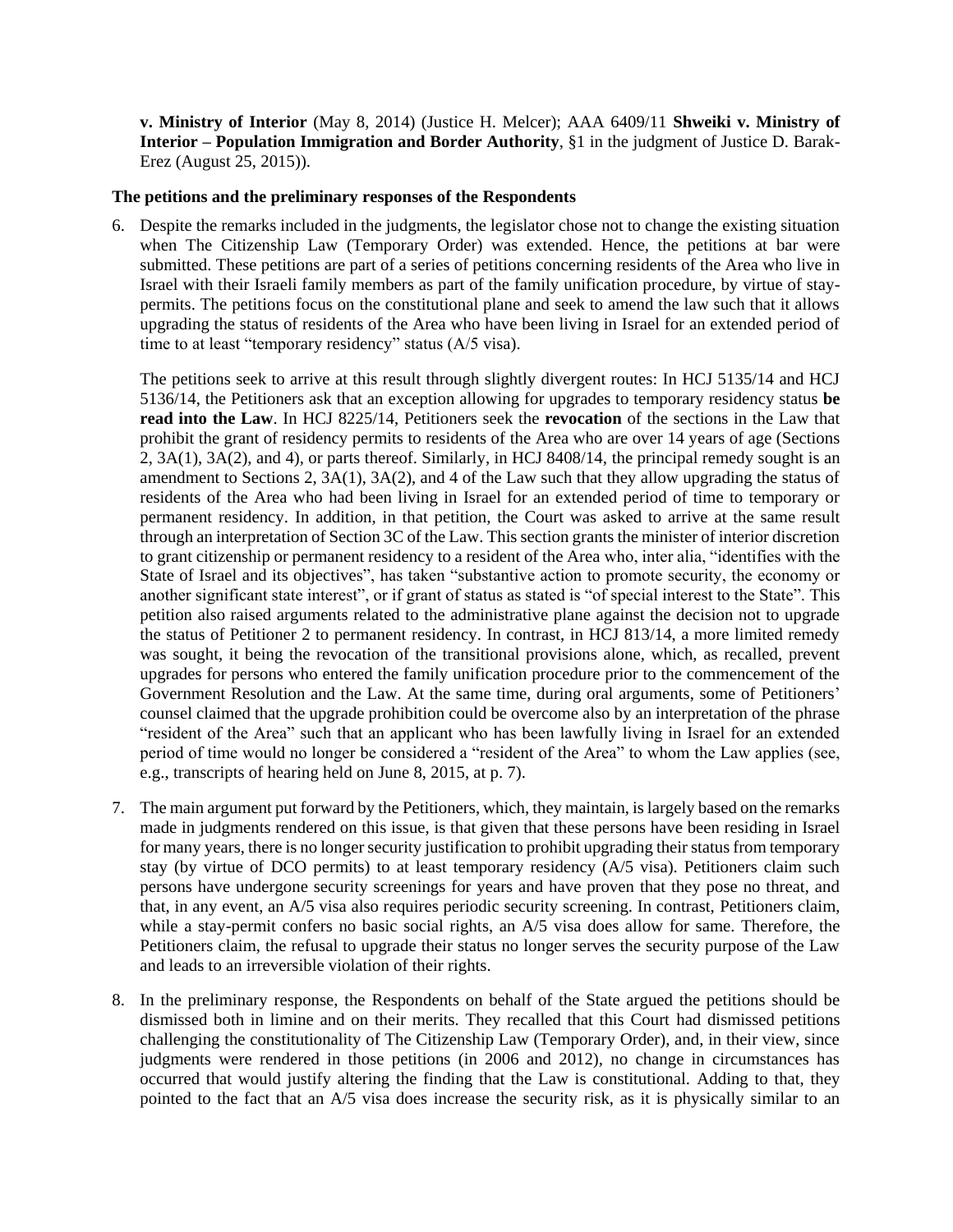ordinary ID card and allows for greater freedom of movement. Therefore, they argue, the security logic underlying the Law applies to persons who have been living in Israel for many years as well. In addition, the Respondents noted that a decision has recently been made to extend stay-permits for two years at a time instead of one year, subject to meeting the necessary conditions. The Knesset also believed the petitions should be rejected.

#### **Developments subsequent to submission**

9. Following two oral hearings held in the petitions, and given that the Law addressed therein was set to expire, the Court ordered Respondents on behalf of the State to submit an updating notice. A decision was made that following receipt of said notice, a decision would be made as to whether an *order nisi* should be issued, and if so, what *order nisi* and whether or not the panel should be expanded, or a judgment should be rendered (President **M. Naor**, Justices **I. Amit** and **A. Baron**, decision dated June 8, 2015).

## **Notice from Respondents for the State regarding the Extension of the Temporary Order and change of policy regarding stay-permit holders.**

- 10. On April 11, 2016, Respondents for the State informed us that the minister of interior had decided to take action to have the Temporary Order extended for another year, until June 2017. At the same time, it was noted that the minister had decided to change his policy and approve status upgrades for residents of the Area who are in possession of Israeli stay-permits and whose application to enter the family unification procedure was approved prior to the end of 2003, in the sense that they and their children born after January 1, 1998, would be given a permit for temporary residency in Israel, an A/5 visa. The aforesaid would be granted subject to the conditions necessary for review of such applications, which are, proof of center-of-life in Israel, proof of marriage authenticity and continuity, and security and police clearance. It was further stated that said upgrade would be performed pursuant to Section 3A1 of The Citizenship Law (Temporary Order), which permits granting a temporary residency permit on humanitarian grounds (hereinafter: **the minister's decision**)
- 11. According to the notice submitted by the Respondents for the State, the group of persons covered by the minister's decision numbers 2,104 sponsored spouses out of 9,900 sponsored spouses living in Israel by virtue of stay-permits given pursuant to family unification applications. On the logic behind the upgrade cutoff date (end of 2003), the notice recalls that the Government Resolution was adopted on May 12, 2002, whereas the Law entered into effect on August 6, 2003. According to the Respondents on behalf of the State, the minister's decision, therefore, includes anyone who filed a family unification application prior to the passing of the Law, as well as individuals who filed their application thereafter, up to the end of the same year. According to the Respondents for the State, the distinction between individuals who filed a family unification application prior to the Government Resolution and the Law and those who did so at a later stage relies on the remarks made in the judgment in **Galon** to the effect that spouses who chose to start families with residents of the Area after the "rules of the game" had changed, did so while aware of the legal situation in Israel. The notice submitted by the Respondents for the State also clarifies that similarly to the decision made at the time regarding the extension of staypermits for two years, subject to meeting the terms, persons holding an A/5 temporary residency permit may extend their permit for two years at a time. In addition to all this, the minister issued a directive that, in the appropriate cases, a recommendation will be made to grant or extend status for two years. Given that this was the current state of affairs, the Respondents on behalf of the State believed the petitions had been exhausted and should be deleted.

#### **Responses and developments following the notice of the Respondents for the State**

12. The petitions at bar were originally heard in tandem with five other petitions that addressed the same issue. Subsequent to the minister's decision, the status of the Petitioners therein was upgraded to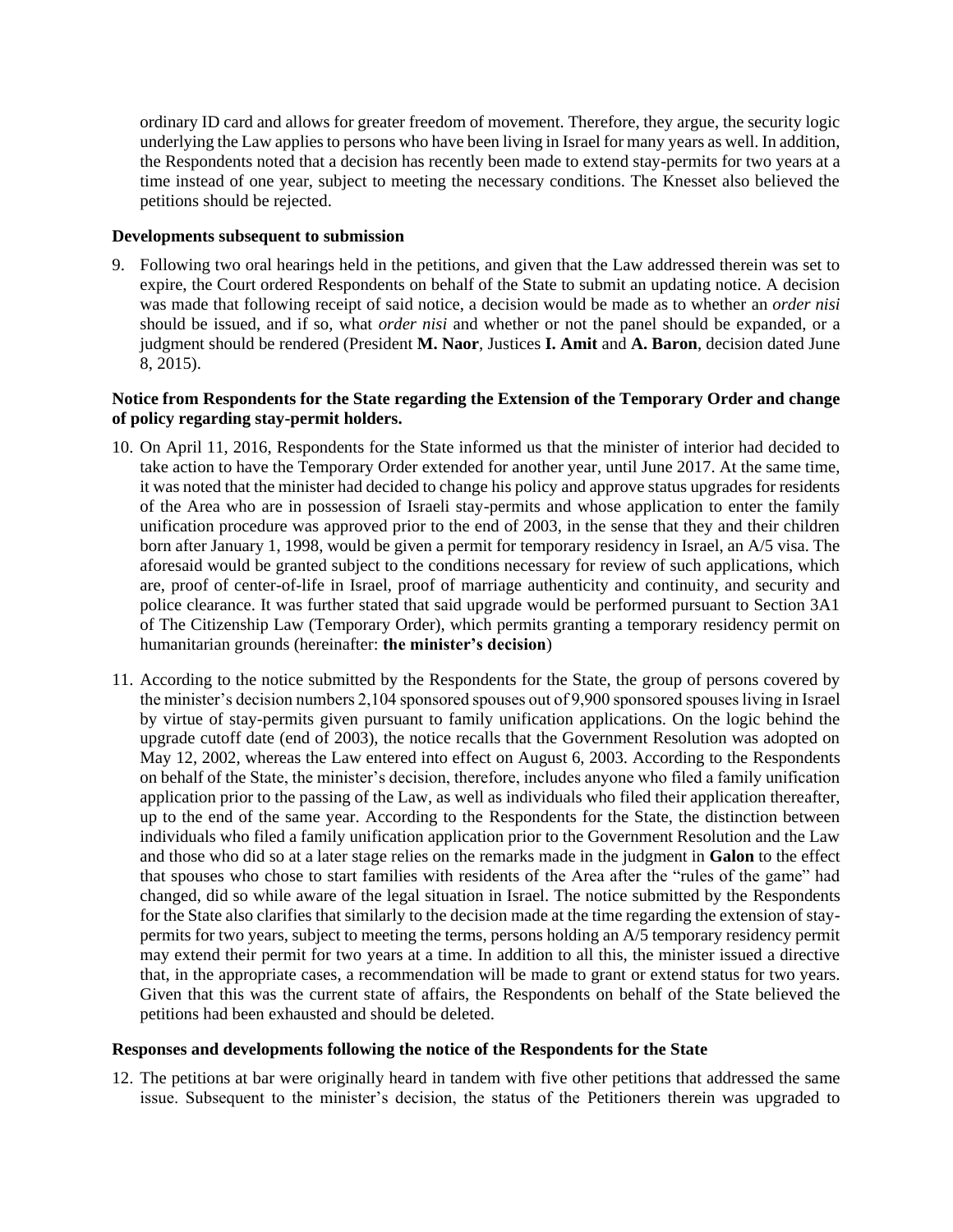temporary residency. Consequently, the five petitions were deleted by consent (President **M. Naor**, Justices **Y. Danziger** and **I. Amit**, judgment rendered February 19, 2017). The five petitions herein remain. In four of them, all or some of the Petitioners ostensibly do not fall within the minister's decision (HCJ 5135/14, HCJ 5136/14, HCJ 8404/14, HCJ 8225/14), whereas in the fifth petition (HCJ 813/14), the sought upgrade has been granted. However, the Petitioners therein wish to pursue their petition nonetheless and seek to amend it such that it challenges both the constitutionality of the Law in general and the minister's decision (see: Notice of the Petitioners in HCJ 813/14 dated February 16, 2017). The Petitioners whose petitions remain pending have filed responses to the notice submitted by the Respondents for the State regarding the extension of the Law and the change in the minister's policy. In addition, subsequent to the notice submitted by the Respondents for the State, a third oral hearing took place on February 20, 2017, wherein parties made arguments on the merits. During said hearing, the Respondents recalled, *inter alia*, that the security logic underlying the Law, including the prohibition on status upgrades, was examined prior to the decision on extending the Law. They noted that the Foreign Affairs and Defense Committee and the Internal Affairs and Environment Committee formed a joint committee in 2015 for this purpose, tasked with examining the relevant information and make a recommendation to the Knesset on whether or not to extend the Law (hereinafter: **the joint committee**).

At the conclusion of the hearing, a decision was made to refer the petitions for deliberation and judgment. Prior to the ruling, we shall address the main arguments made by the parties regarding the notices from the Respondents for the State and other important developments.

- 13. The Petitioners welcomed the minister's decision to allow status upgrades for persons who filed a family unification application prior to the end of 2013. However, they maintain that this approach does not exhaust all remedies sought in their petitions. The Petitioners maintain that the Respondents cannot rely on the argument that subsequent to the change in the rules of the game, there can no longer be an expectation of status in Israel pursuant to family unification. Their approach is that this is so given that the Law in question is a temporary order in nature, which has, over time, been amended in a manner that, to a degree, benefits spouses wishing to unite with their families in Israel. The Petitioners also argued that the Respondents erred in their reliance on the reasoning provided in the **Galon** judgment as justification for the scope of the minister's decision. While **Galon** refers to the time when the family **was started**, the minister's decision refers to the time the family unification **application was filed**. The Petitioners further emphasized that since the purpose of the Law is security, there is no justification to hinge eligibility for upgrades on the date on which the application was filed, but the issue is rather how much time has passed since the permit applicant entered Israel and the threat her or she poses given that time. In this context, some of the Petitioners noted they maintain it should be determined that residents of the Area who have lived in Israel for more than five years are eligible for an upgrade.
- 14. It was also argued that the Respondents did not provide a security-based justification for their position on this issue. According to the Petitioners, no data was provided showing that temporary residency status holders (A/5) have been involved in acts of terrorism against the State of Israel, nor was the question why the status of residents of the Area who have been residing in Israel for an extended period of time could not be upgraded to this status answered from a security perspective. The Petitioners went on to argue that disregard for the time element becomes less tenable given that the Temporary Order has entered its 14<sup>th</sup> year, and the same individuals on whose behalf the petitions were filed would continue to live in Israel by virtue of temporary stay-permits with no track ultimately leading to status upgrades. According to the Petitioners, such a result impacts the proportionality of the law in general. Another difficulty alluded to by the Petitioners is the treatment of children's status. Petitioners argue that the current decision of the minister of interior unjustly limits the right to an upgrade to children born after January 1, 1998, and only if one of their parents would receive a status upgrade. According to the Petitioners, the eligibility of children who have been living in Israel for many years should be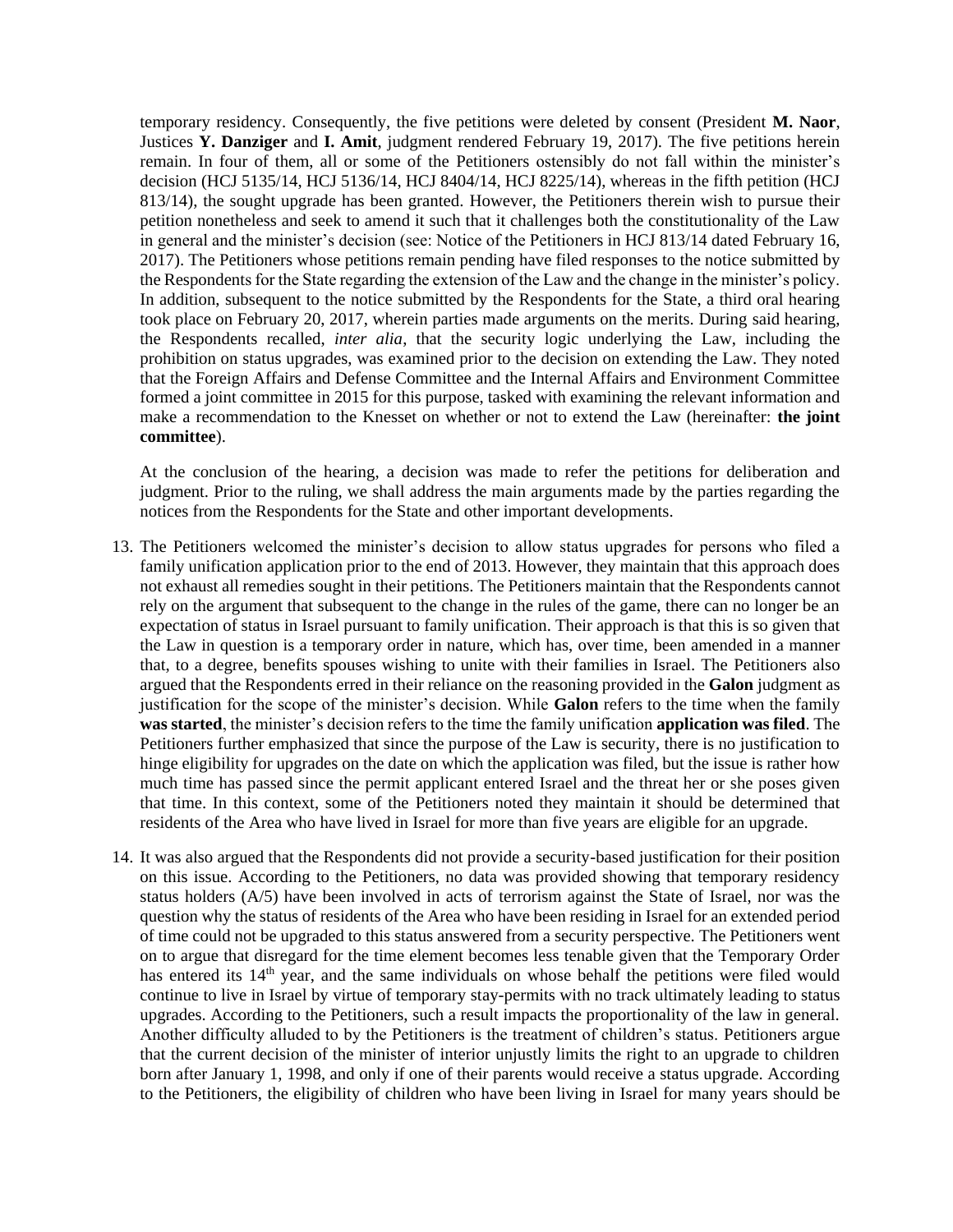assessed independently from their parents and regardless of their age. Finally, the Petitioners argued that the Respondents' decision fails to offer a solution to residents of the Area who reside in Israel by virtue of a tourist visa, or persons in receipt of a temporary stay-permit on humanitarian grounds, but does not meet the conditions for the graduated procedure (for instance, persons who have become divorced, widowed, etc.).

- 15. Subsequently, on June 15, 2017, Petitioners submitted an updating notice, according to which, the joint committee had, shortly before that time, held two sessions (February 21, 2017, and May 29, 2017). According to the Petitioners, during these sessions, as in a previous session held by the joint committee on June 1, 2016, data provided by security officials indicated the sweeping injury involved in the prohibition on grant or upgrade of status could be reduced, at least with respect to older sponsored individuals and minors aged 14 to 18. Despite this, the Petitioners state, the chair of the joint committee was satisfied with a decision that the committee would continue its discussion of these groups and found no impediment to recommending an extension of the Law. And indeed, Petitioners state, the Knesset ultimately approved an extension for another year (up to July 30, 2018), alleging there was no factual basis justifying same.
- 16. Respondents for the State argued, on the other hand, that the minister's decision applied the remarks made by the Court on the matter, which were aimed at persons who resided in Israel as part of family unification prior to the Government Resolution. It was further argued, that inasmuch as the Petitioners raise reservations regarding the minister's decision, they may make same in the appropriate venue. Respondents for the State argued further that in any event, the situation of temporary permit holders has improved recently, given the promulgation of the National Health Insurance Regulations (Health Fund Registration, Rights and Duties of Recipients of Stay-Permits issued under The Citizenship and Entry into Israel Law (Temporary Order) 5763-2003) 5776-2016 (hereinafter: **the National Health Insurance Regulations**). According to said regulations, a resident of the Area in receipt of a staypermit would be eligible for health insurance under the terms stipulated in the regulations. Therefore, the gap between the rights of stay-permit holders and temporary residents has been reduced.
- 17. According to the Respondents for the State, the updating notice submitted by the Petitioners does not alter their position that given the minister's decision, the petitions had been exhausted and must be deleted. They stated that legal action has already been undertaken by residents of the Area whose status was not upgraded pursuant to the minister's decision, including petitions to this Court (see, e.g.: HCJ 2328/17 **Ziadat v. Minister of Interior**; HCJ 4601/17 **Kweidar v. Minister of Interior**; HCJ 5306 **Shahatit v. Minister of Interior**). The Respondents argue that the fact that proceedings relating to the minister's decision are already underway also indicates the change of circumstances in the matter at hand, and that the arguments raised in the petitions at bar are no longer relevant. Respondents for the State also addressed the work of the joint committee, noting that it was planning to hold a follow-up discussion this November. Finally, the Respondents argued the Petitioners' attempt to expand the petitions such that they address specific groups of sponsored individuals – those aged 14 to 18 and older persons. On the merits, the argument was made that security officials did insist during the joint committee discussions that there was a security necessity with respect to sponsored individuals between the ages of 14 and 18 and that the age of involvement in terrorism has dropped in recent years. As for older sponsored persons, it was found that there were no sponsored individuals older than 65, although, pursuant thereto; a request was made to inquire whether there are sponsored individuals younger than 65.
- 18. The Knesset made similar arguments to those of the Respondents for the State. In addition, it argued that the joint committee was not competent to suggest updates to the Law, and was confined to recommending for or against its extension. The Knesset further argued that during the joint committee sessions held on June 1, 2016, February 21, 2017, and May 29, 2017, the representatives of the Israel Security Agency (ISA) noted the security need for the Law, which was the reason it was ultimately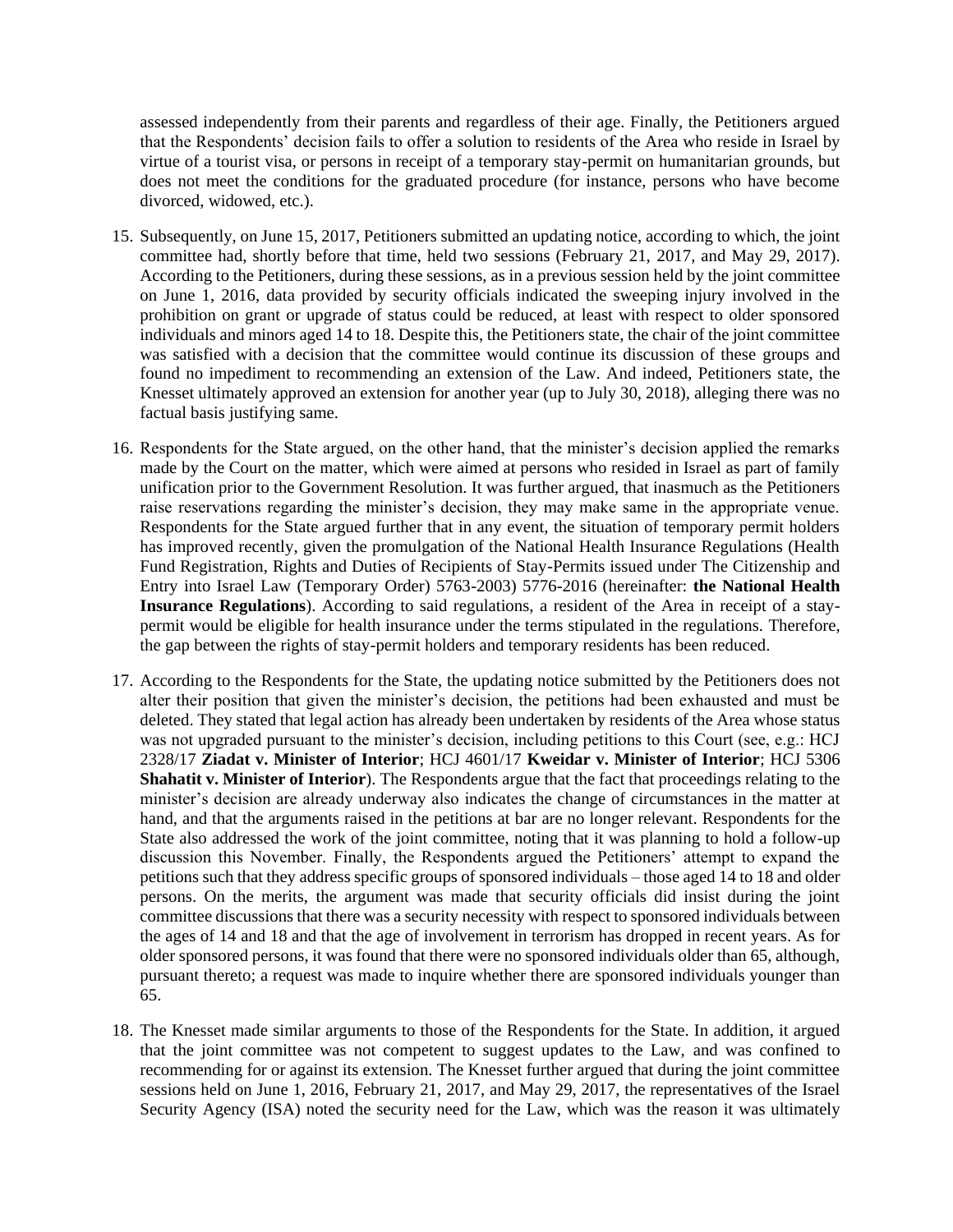extended until June 2018. At the same time, despite the argument made by the Knesset that the joint committee could not make recommendations regarding altering the wording of the law, it did update that the feasibility of upgrading minors and older adults would continue to be assessed after the summer recess, in November 2017. According to the Knesset, the joint committee will review the issue in its entirety and consider whether there is room to recommend amendments to the Temporary Order to government officials. To complete the picture, the Knesset clarified that one petition was pending before the Court (HCJ 5124/17) wherein it was argued that residents of the Area who are older than 50 should be exempted from the Law.

#### **Deliberation and decision**

19. The petitions at bar seek to once again put the constitutionality of The Citizenship Law (Temporary Order) to scrutiny. The majority of the petitions seek a constitutional intervention in the Law that would allow for upgrading the status of Area residents who have resided in Israel for a protracted period of time. The others seek the same outcome by way of interpretation as well. In my view, there is no cause, at this point, to issue *orders nisi* in the petitions. In **Galon**, I noted that the law that is the subject of the petitions at bar "may be considered a 'temporary order', but the temporary has been prolonged as hope for better days in the relationship between Israel and the peoples of the region which has remained over the years, has, alas, been shattered against the rock of reality" (ibid., p. 243). Even today, the threat of terrorism still looms over citizens and residents of the country. Given the current state of security, during the discussions held by the joint committee, ISA representatives expressed their position that residents of the Area still pose a threat that justifies upholding the Law:

> The consistent position held over the years by the ISA has been that parts of this same population do pose a risk, a threat. Over the years, as we have pointed out, the threat emanates partly thanks to the freedom of movement versus a stronger connection which presents potential to terrorist organizations… At the very least, the last year has shown that the threat is not merely potential, not just a threat in theory but also in practice… (Transcript of joint committee session on June 1, 2016, p. 19).

Similar remarks were made in the joint committee session held on May 29, 2017:

Our position is that there is a security need to extend the Temporary Order. We support this need following positions expressed in previous years regarding the danger we see in the relevant population. A review of the past two years, 2015-2016, and the state of security during these years, which involved an increase in terrorism, including increased involvement in terrorism by the family unification population, we believe that, at this time, the need persists and the Temporary Order should be extended by an additional year. (Ibid., p. 11).

During that session, data was presented with respect to the degree to which Israeli status recipients are involved in terrorism:

> In general, out of the population of status recipients pursuant to family unification and their family members, the ISA has identified 139 as involved in terrorist attacks from 2001 to April 2017. Of these, 49 had received status due to marriage to an Israeli. The remaining 90 are relatives of persons who received status due to family unification. We clearly identify a significant increase in terrorism involvement on the part of persons who received status thanks to family unification and their family members. In concrete terms, we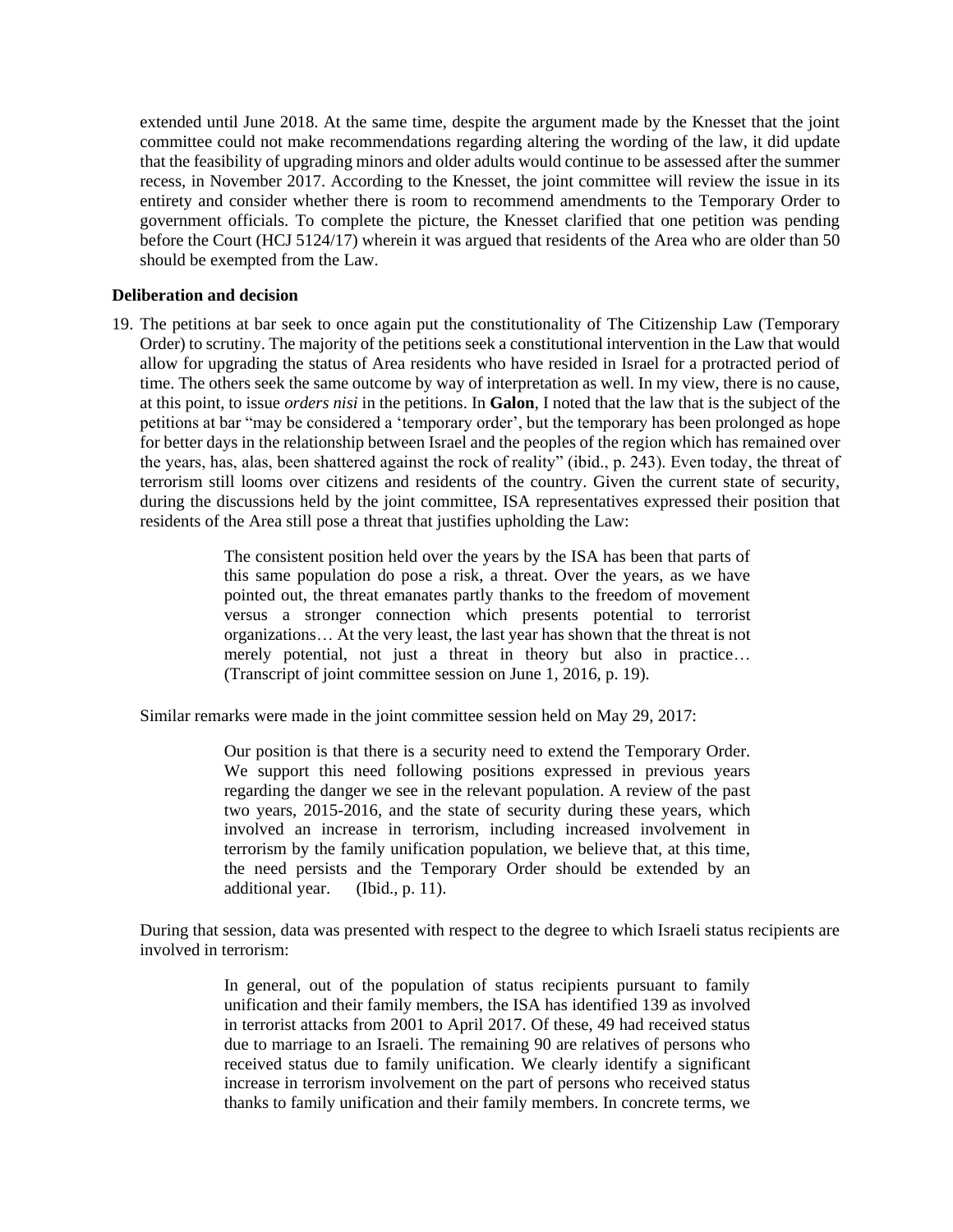point to 66 persons who have been involved in terrorism in the period in question, i.e., October 2015 to April 2017, six of them between January and April of 2017, when we concluded this examination. (Ibid., p. 17).

Later in the discussion, it became clear that of the 66 persons involved in terrorism in the latter period of time, 14 were defined as "second generation", i.e., relatives of individuals who received status due to family unification (ibid., p. 19).

- 20. And so, there has been no significant change in the general security aspect since judgments were rendered in **Galon** and **Adalah**. These judgments provide a significant point of departure in the matter at hand. The change in the roster of the Supreme Court bench since these judgments were issued does not change this fact (see, cf.: **Galon**, §3 of the opinion of Justice **E.E. Levy**, and §2 of the opinion of Vice President **E. Rivlin**). I recall that in the judgment in **Galon**, given some six years ago, this Court found, by majority opinion, that there was no room to intervene in The Citizenship Law (Temporary Order). Even previously, The Law, in its slightly divergent version at the time, was upheld in **Adalah**. Our rulings in **Galon** and **Adalah** were based on the conclusion that the security purpose of The Law – preventing use of Israeli status recipients for the commission of acts of terrorism – justifies, in the circumstances, the violation of the rights to family life and equality. In **Adalah**, we also pointed to the exceptions added into the law which impacted its proportionality (see, e.g., ibid., §§116, 123 of the opinion of Vice President (emeritus) **M. Cheshin**). While the law is periodically extended by government order with Knesset approval, this does not mean that questions of principle already discussed and decided in previous actions need be addressed every time someone decides to submit a petition (see, cf.: **Galon**, §§2, 5 of the opinion of President **D. Beinisch**). At the same time, the issue of upgrades was never clarified in previous actions. In **Adalah**, the discussion focused on the blanket ban on residency in Israel by residents of the Area, as was the case in **Galon**. In **Galon**, Justice **E. Rubinstein** did draw a distinction between a **stay permit** and **citizenship** but did not address the differences between stay permits and temporary residency. In **Galon**, I mentioned the contention that the differences in the social rights granted to minors who hold DCO permits as compared to others who have temporary residency raise some difficulties. However, I found that the Petitioners therein had not demonstrated cause for constitutional intervention in same. I also noted that a pending petition addressed the question why rights under the Social Insurance Law and the National Health Insurance Law should not be given to the family members of Israelis who lawfully reside in Israel but cannot receive a temporary residency permit due to the provisions of The Law (HCJ 2649/09 **The Association for Civil Rights in Israel v. Minister of Health** (November 4, 2015) (hereinafter: **ACRI**); see more on this matter below). Despite this, as stated, the issue of upgrades was not the focal point of previous proceedings.
- 21. The petitions at bar revolve around the issue of upgrades. One cannot ignore the fact that the Temporary Order has become the "Long Standing Order", to quote Justice E. E. Levy in **Galon** (§33), has, over time, has exacerbated difficulties that had not been fully clarified in previous constitutional proceedings, in particular with respect to Area residents who have resided in Israel for many years, and usually only hold temporary stay permits (see also, HCJ 5539/05 **'Atallah v. Minister of Defense**, §11 of the judgment of Justice **A. Grunis** (January 3, 2008) (hereinafter: **'Atallah**)). In the petitions at bar, we have been presented with the disadvantages of holding temporary permits of this sort as compared to receiving temporary residency status (A/5). For instance, some branches of the National Insurance program are subject to residency, and hence DCO permit holders are ineligible for social rights thereunder (see HCJ 494/03 **Physicians for Human Rights v. Minister of Finance**, IsrSC 59(3) 322 (2004); compare to HCJ 8961/06 **A. v. Prime Minister** (July 13, 2008)); there are significant obstacles to obtaining a driver's license (see **'Atallah**), and in the past, there was no eligibility for health insurance. Even today, after the National Health Insurance Regulations were enacted, ostensibly making health services available to residents of the Area under certain conditions, some issues,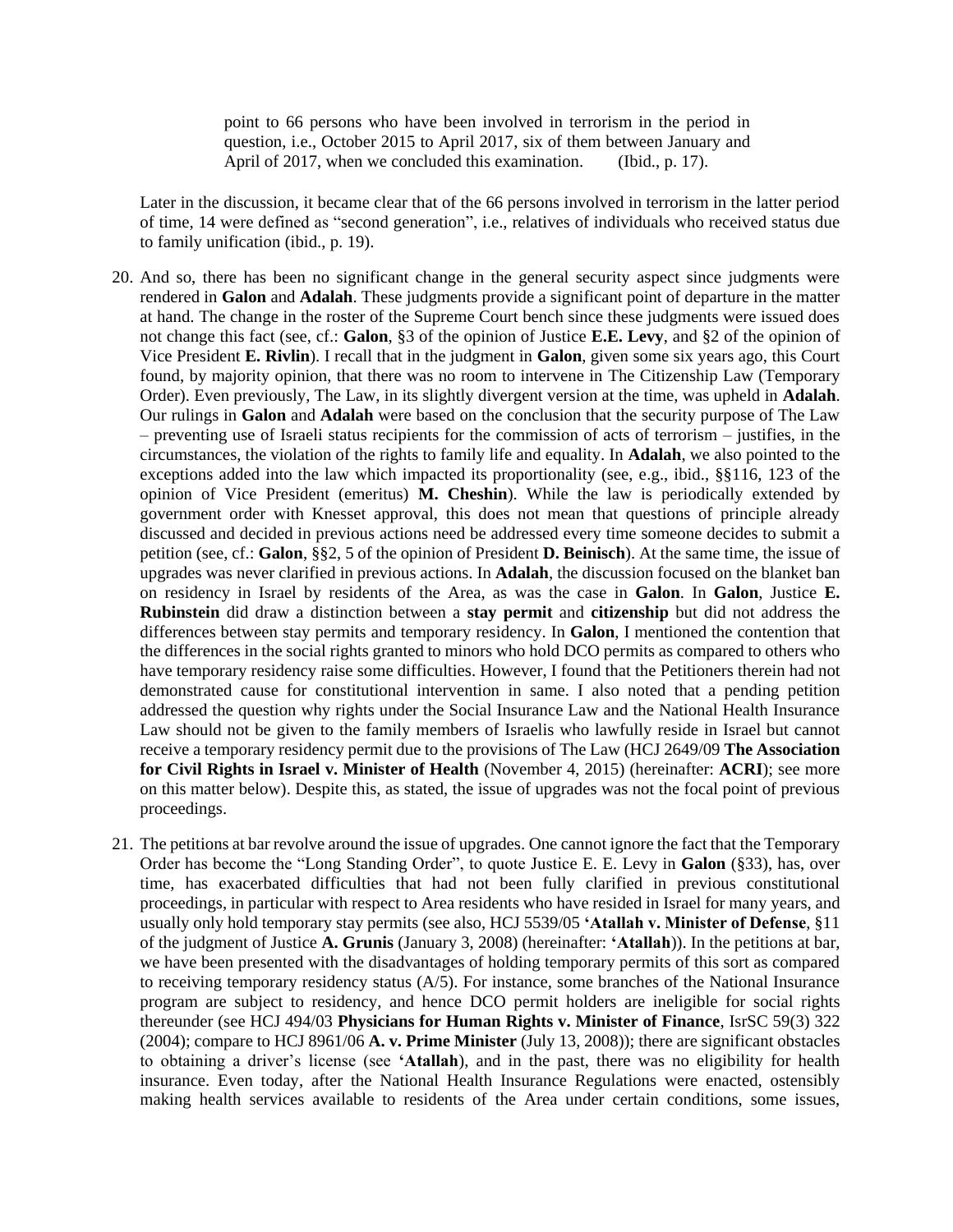regarding which I shall express no position, remain disputed (the aforesaid petitions regarding ineligibility for health insurance were deleted in the judgment rendered in **ACRI** following the enactment of the regulations. At the moment, new petitions challenging the current version of the Regulations are pending; e.g., HCJ 7470/16 **Shweiki v. Minister of Health** and HCJ 9327/16 **al-Zeir v. Minister of Health**). As such, though the gaps between those in possession of temporary permits and those in possession of other permits have been somewhat bridged, temporary residency permits are still advantageous to temporary permits from a social security standpoint. This state of affairs raises difficulties, as, given the repeated extensions of the Law, a person may hold DCO permits for a very long period of time without any changes occurring in their status (see: **'Atallah**, §11 of the opinion of Justice A. Grunis). However, given the change of circumstances, primarily, the minister's decision, in my view, the petitions at bar have been exhausted. I shall now provide the reasoning for my conclusion.

22. The petitions at bar are largely based on the judgment in **Dejani** and the judgments that followed. Some expressly note that they seek to "instruct the Respondent to apply the Court's remarks in the matter of **Dejani** and the judgments that followed, both with respect to the Petitioner and all other persons in the same predicament" (HCJ 5136/14, §82 of the petition; HCJ 5135/14, §78 of the petition). In **Dejani**, Justice Vogelman and I noted that upgrading the status of Area residents who have resided in Israel for many years should be considered. We were of the opinion that such consideration should be given also given the fact that such persons are subjected to security screenings for a lengthy period of time and will continue to be subjected to such screening in future if they receive "temporary residency" status (A/5 visa). However, our aforesaid remarks, which were later adopted by other justices of this Court pertained to a **specific** group of Area residents, namely, a group of residents whose applications were already in the "pipeline" prior to the Government Resolution. Our reference to this group was predicated on two reasons, the first having to do with the judgment in **Dufash**. As recalled, that judgment allowed many who had entered the family unification process prior to the Government Resolution to apply for upgrades. However, to quote my colleague Justice **I. Amit** in one of the cases, "The crack opened by the very brief judgment in Dufash… had become, over time, an opening to a great hall" (**Abu 'Eid**, §1). The number of applications and the lapse of time produced practical difficulties in identifying those within the group in whose files errors had been made prior to the Government Resolution. Therefore, I believed that a general solution ought to be found for persons who had entered the family unification process prior to the Government Resolution, rather than relying on investigation and inquiries into individual cases retrospectively. The second reason was that anyone who had been in the midst of the family unification process when the Government Resolution was adopted, and whose center-of-life remained in Israel, has been living in the country for many years, during which they are subjected to periodic security screening (at the time the **Dejani** judgment was rendered, the residents of the Area in question had been living in Israel for more than 11 years). As I noted in **Dejani**:

> Finally, I wish to make a general comment **concerning the failure to upgrade the status of individuals who embarked on the graduated procedure prior to the government resolution of 2002**: as mentioned by my colleague, we denied petitions challenging the lawfulness of the Citizenship and Entry into Israel Law (Temporary Order), 5763-2003. The validity of said law has been extended from time to time. I am of the opinion that it would be appropriate  $-$  if and when the law is extended again  $-$  to take into consideration the condition of the individuals who do not receive an upgrade despite the fact that they commenced the graduated procedure such a long time ago. Perhaps with respect to these individuals, after such a long stay in Israel, an individual examination may be conducted … Perhaps the fact that the Petitioners and others like them do not receive an upgrade despite the fact that they have lived in Israel for such a long time, is the underlying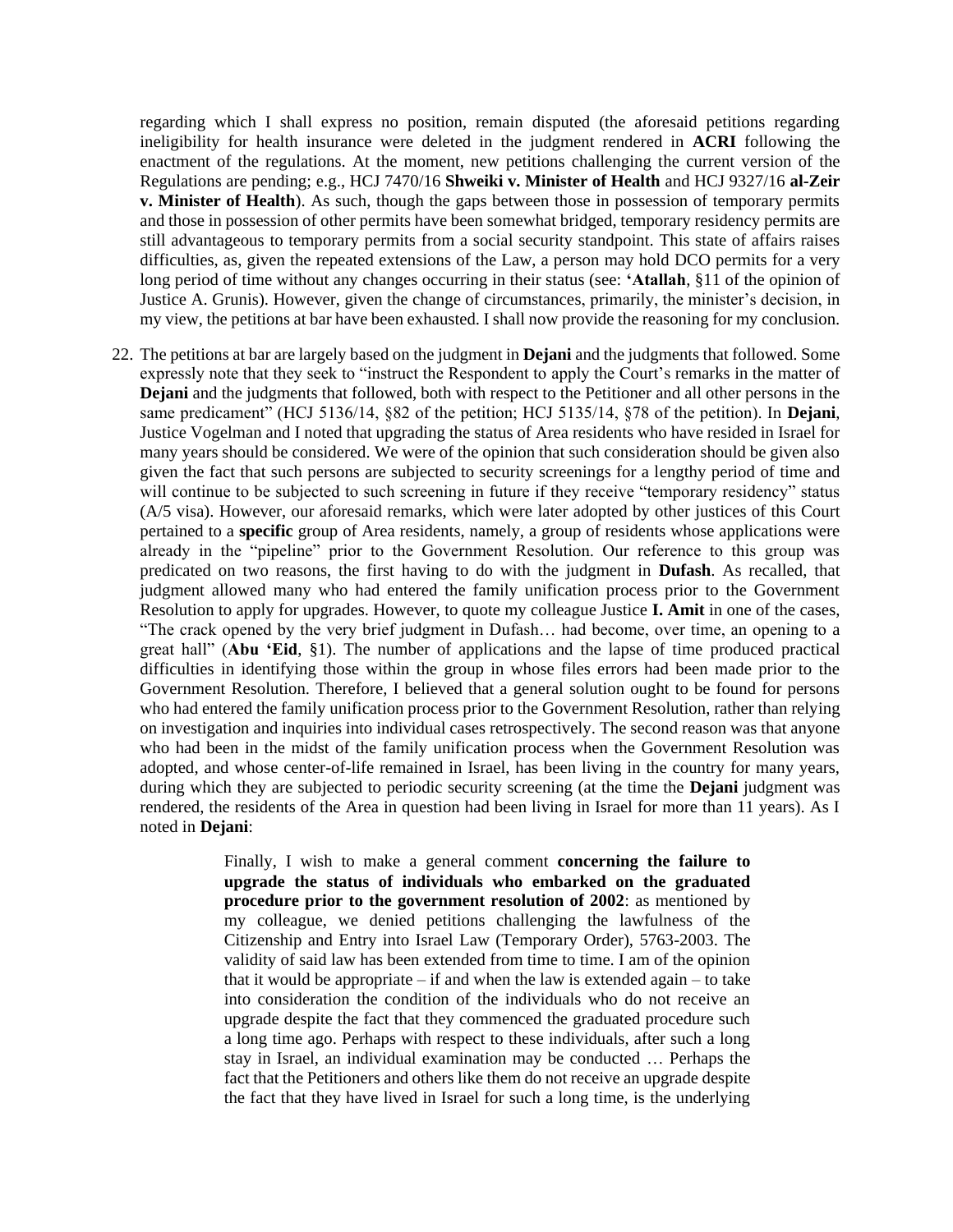basis for the approach manifested in the Dufash judgment, and in the many other judgments which were submitted by Petitioners' counsel and the judgments which were mentioned by my colleague, Justice Vogelman, and myself. **However, it is my opinion that the solution for the failure to upgrade, should be general rather than conditioned on the question, which can no longer be properly examined, why the processing of one or another family unification application was delayed over a decade ago. The above said should be considered by the legislator** [§6; emphases added, M.N.].

And as noted therein by Justice **U. Vogelman**:

Following the above, I reviewed the opinion of my colleague, the Deputy President, who joined me in my conclusion, and added a general comment concerning the failure to upgrade the status of individuals who commenced the graduated procedure before the effective date. My colleague proposes the legislator consider, within an amendment to the Temporary Order Law, the application of a different approach to this group, in view of the passage of time. I would like to join her in this comment.

The Appellant and others in his situation – the processing of whose applications was halted given the Government Resolution and the Temporary Order Law – are included in the transitional provision set forth in section  $4(1)$ of the Law. Namely, they continue to lawfully reside in Israel with the same status they had on the effective date (May 12, 2002). The Appellant herein has resided in Israel lawfully for many years by virtue of temporary stay permits (DCO permits), renewable on an annual basis, subject to security screening.

Under these circumstances, it seems that the **provision regarding the moratorium on status upgrades for individuals who fall under the transitional provisions** is no longer necessitated by the security purpose of the Temporary Order Law  $-$  a purpose addressed by this Court in its examination of the constitutionality thereof. Firstly, as far as the latter are concerned, not only is an individual examination possible, such an examination is, in fact, conducted annually upon the renewal of the permit. Secondly, these individuals have been under the scrutiny of security officials for over a decade, as permits are renewed only in the absence of a security preclusion. Thirdly, even after a person's status in Israel is upgraded – from stay with a DCO permit to residency with an A/5 temporary residency visa (and this is the category with which we are concerned) – they continue to be subjected to security screenings, in view of the provisions set forth in Respondent's procedures for the graduated procedure.

Therefore, I am also of the opinion that the legislator should reconsider the limitations imposed on upgrades to the status of individuals who lawfully reside in Israel with a stay permit pursuant to the transitional provisions of the Temporary Order [emphases added, M.N.].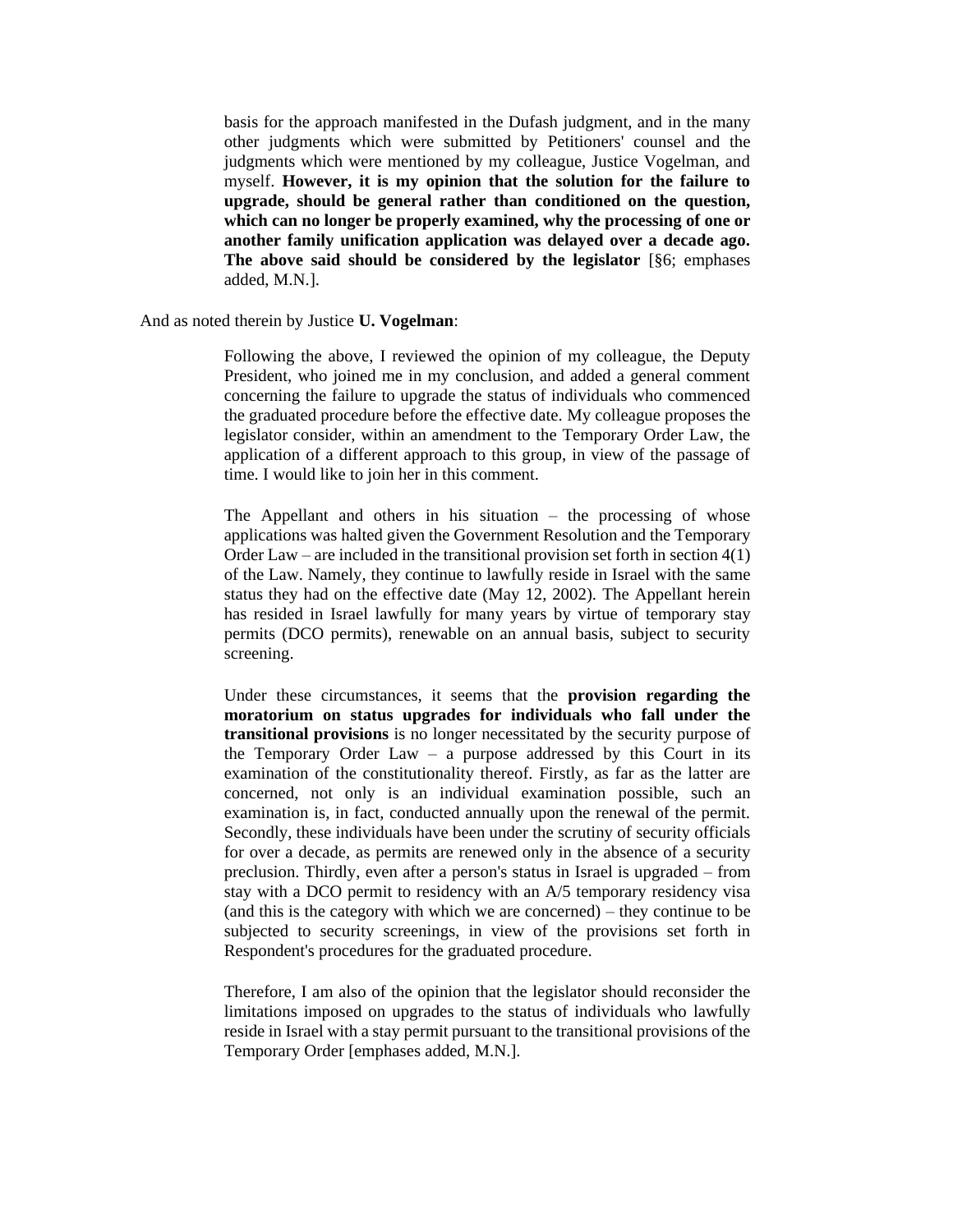The judgments that followed **Dajani** adopted our remarks therein and did not seek to extend them to additional groups. This indicates that the Petitioners' contention whereby the jurisprudence of this Court had expressed a position that any resident of the Area who had been living in Israel for many years as part of a family unification process is eligible for a status upgrade. Accepting this decision means reading something into the jurisprudence that is absent from it. **Thus far**, jurisprudence referred to the group of Area residents who, as stated, had applications "in the pipeline" on the effective date. The minister's decision does offer a solution to at least some members of this group. It also gives some effect to the remarks made back in **Galon**, whereby the necessity or scope of the Temporary Order should be revisited with attention to changes that may occur in reality. See ibid., §§ 47-48 of the opinion of Justice **E. Rubinstein**; §42 of the opinion of Justice **H. Melcer**; §15 of the opinion of President **D. Beinisch**). Is this sufficient, or is there room to grant relief to the Petitioners who seek, some through interpretation and some through constitutional intervention, to expand the group that is eligible for upgrades pursuant to the Law?

- 23. In my view, the arguments concerning the interpretation of the Law should be rejected. In the oral hearing before us, an argument was made that The Citizenship Law (Temporary Order) can be interpreted such that persons lawfully residing in Israel for many years (some of the Petitioners suggested five years as a general rule), will no longer be considered a resident of the Area to whom the Law applies. However, the Law expressly prescribes that a resident of the Area is a person who "is registered in the population registry of the Area, as well as someone who resides in the Area notwithstanding the fact that he is not registered in the population registry of the Area, but excluding a resident of an Israeli settlement in the Area". In other words, the Law does not define a resident of the Area based on the actual ties to the Area but based on registration in the population registry. The clear language of the law poses a veritable impediment to the Petitioners' interpretive arguments, and its purpose does not aid their cause either. In the judgments in **Adalah** and **Galon**, the Court noted the State's position whereby the "presumed danger" posed by residents of the Area may materialize after receipt of status in Israel. In addition, jurisprudence expressed the position that permit recipients may, in fact, carry out terrorist attacks after some time (see: **'Atallah**, §10 of the opinion of Justice **A. Grunis**). Another argument was that an exception allowing for upgrades could be read into the Law, by way of interpretation. In my view, given the language and purpose of the Law, this is not a matter of interpretation, but a request for constitutional relief. It follows that the arguments regarding interpretation cannot be accepted. The correct framework is the constitutional one, and it is not for naught that the petitions at bar focused on same.
- 24. It is also my view that at present, there is no room to grant constitutional remedy either. The minister's decision has provided an administrative opening for upgrading the status of Area residents who reside in Israel under the family unification process, by way of contacting the Humanitarian Committee under Section 3A1 of the Law (see, and compare to the remark of Justice **N. Handel** in **Galon** (§5), who alluded to the possibility of a broad interpretation of the powers to issue permits on humanitarian grounds). The minister's decision is confined to a certain group. However, without setting anything in stone, there is no impediment to raising arguments against its scope using the appropriate channels. And indeed, as the Respondents for the State have indicated, petitions concerning the manner in which the minister's decision is to be applied are already pending. The petitions relate to residents of the Area who, it is argued, meet the criteria for upgrades set forth by the minister, yet were denied such upgrades when they applied for them. Two of the petitions argued, as an aside, that even if the Petitioners therein were not covered by the minister's decision, their status should nevertheless be upgraded (HCJ 4601/17, HCJ 5306/17). While the aforesaid petitions do focus on the individual circumstances of the Petitioners therein, they do support the conclusion that the administrative remedies must be exhausted. Since there is an alternative route wherein general or individual arguments may be raised against the prohibition on status upgrades for residents of the Area who have resided in Israel for a protracted period of time (without making a decision as to whether the correct path is a petition to this Court or another venue),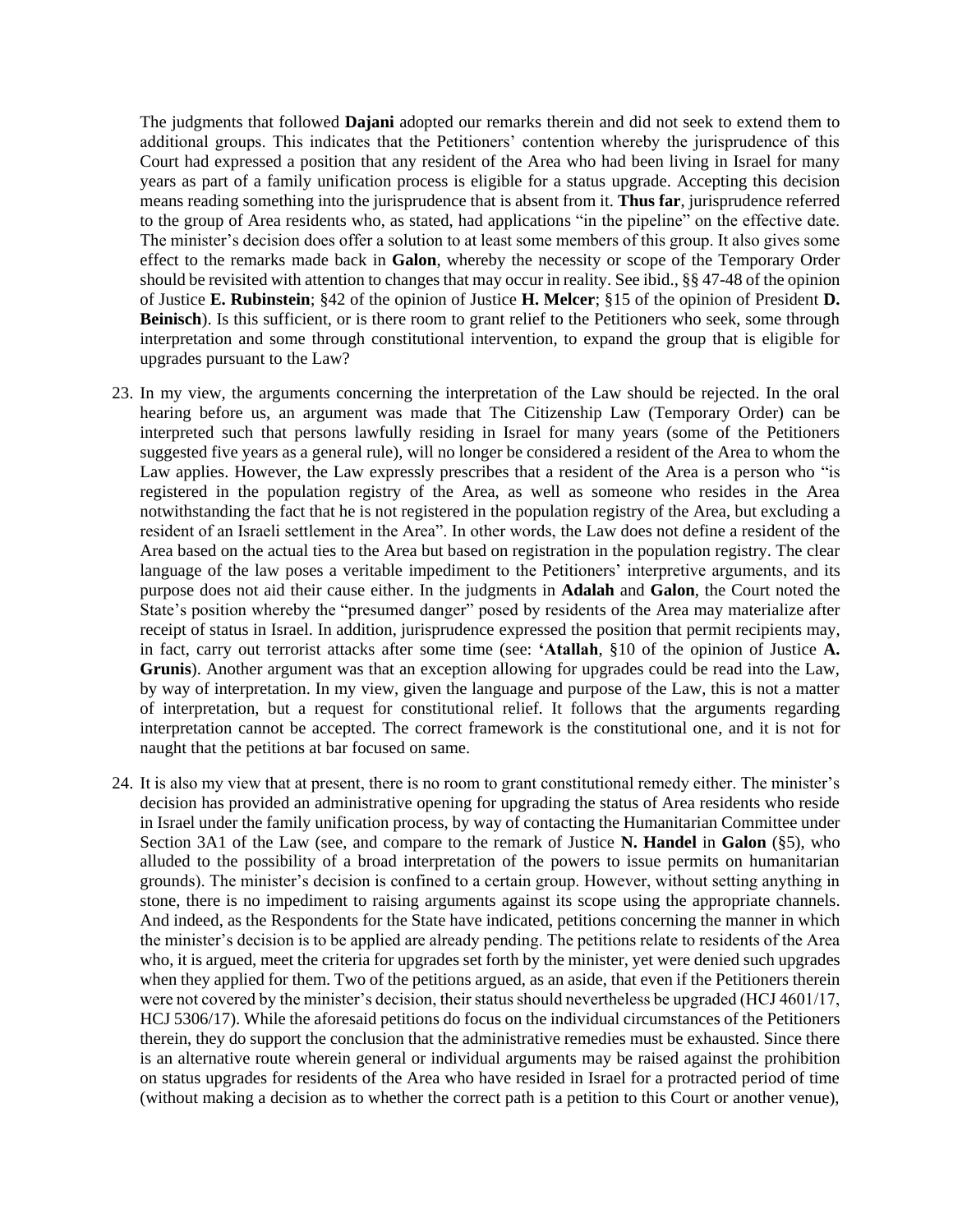I see no room, at this stage, to grant constitutional relief. Intervention in a Knesset law, particularly after it was held constitutional in two judgments given by extended panels of this Court, must constitute, in the circumstances, a measure of last resort to be invoked only after other legal avenues, if such are available, have been exhausted. This should be the course taken in the case at hand. At the same time, I see no justification to allow the petitions to remain pending until a decision is rendered on the meaning of the minister's decision. As stated above, the normative framework on which the petitions relied was our judgment in **Dejani**. However, once the remarks made in **Dejani** were addressed in the minister's decision (albeit tardily), the legal situation is not as it has been. There is no dispute that the minister's decision does reflect **some measure** of progress with respect to residents of the Area who have been residing in Israel for some time (see and compare: HCJ 8318/10 **The Association for Civil Rights v. The Government**, §14 of my opinion (August 24, 2017); **ACRI**). Given the framework for deliberation outlined by the petitions at bar, and given the current procedural stage – this should suffice. Therefore, I accept the approach proposed by the Respondents for the State, whereby the petitions **at bar** are no longer relevant, and that, at this advanced procedural stage, there is no room to permit their amendment. Finally, I shall remark that the constitutional remedies sought in the petitions raise various difficulties, but, given the above, this is not the place to discuss this matter.

25. During the last oral hearing before us and in the final updating notice from the Petitioners in HCJ 5135/14 and HCJ 8408/14, the Petitioners shifted the focus from all residents of the Area who have been living in Israel for an extended period of time to two particular groups among them – minors aged 14 to 18 and older adults. I am of the opinion that it is not possible to address the arguments relating to these groups within the confines of the decision in the **present** petitions. As stated above, the petitions at bar focused on the impact the duration of stay in Israel has on eligibility for upgrades, rather than the unique features of the groups of minors and older adults. At this late stage in the proceedings, it is difficult to accommodate the sought change of course, which, to add, has not been accompanied by a motion to amend the petition. As I noted in one of the cases, there are circumstances in which no room can be given to "rolling" petitions which seek to raise an issue that was not specified in them initially (HCJ 8749/13 **Shafir v. Minister of Finance**, §19 of my opinion (August 13, 2017); see and compare also to the aforementioned HCJ 8318/19). While it is true that the two petitions at bar (HCJ 8408/14 and HCJ 8225/14) sought remedies directly relating to minors over the age of 14. However, the arguments raised in support thereof were not specific to this group. Note too, that during the joint committee discussion, security officials did address that fact that given the declining age of persons involved in terrorism (in particular over the last two years), there is a security need pertaining to sponsored individuals between the ages of 14 and 18 (transcripts of joint committee session held May 29, 2017, p. 14). As for older adults, the Population Authority and security officials noted that this was an "empty group", that is, there are no persons older than 65 among residents of the Area who reside in Israel as part of a family unification process. In any event, we took note of the notices given by the Respondents for the State and the Knesset to the effect that the matter of minors and older adults (younger than 65) would be revisited this coming November by the joint committee, which is set to discuss whether legislative amendments to the Temporary Order should be recommended to the government. The next joint committee discussion will rely, *inter alia*, on the figures requested and received in the application dated June 12, 2017, entitled "Request for information and figures for the joint committee on the Citizenship and Entry into Israel Law". The request was made by the joint committee to representatives of the minister of defense, the ISA, the Population and Immigration Authority and the minister of public security. The requisite details included, *inter alia*, information about involvement in terrorism and the nature of involvement in terrorism by three main groups: minors aged 14 to 18; men aged 18 to 55; women aged 18 to 50 [sic]; men older than 55 and women older than 55. Also requested were details on how many of these persons had received status pursuant to the family unification procedure and how many are relatives of persons who received status pursuant to family unification (second generation). Inasmuch as the Petitioners find the discussion on the matter to be unsatisfactory, the doors of this Court remain open to them, and I make no conclusive decision either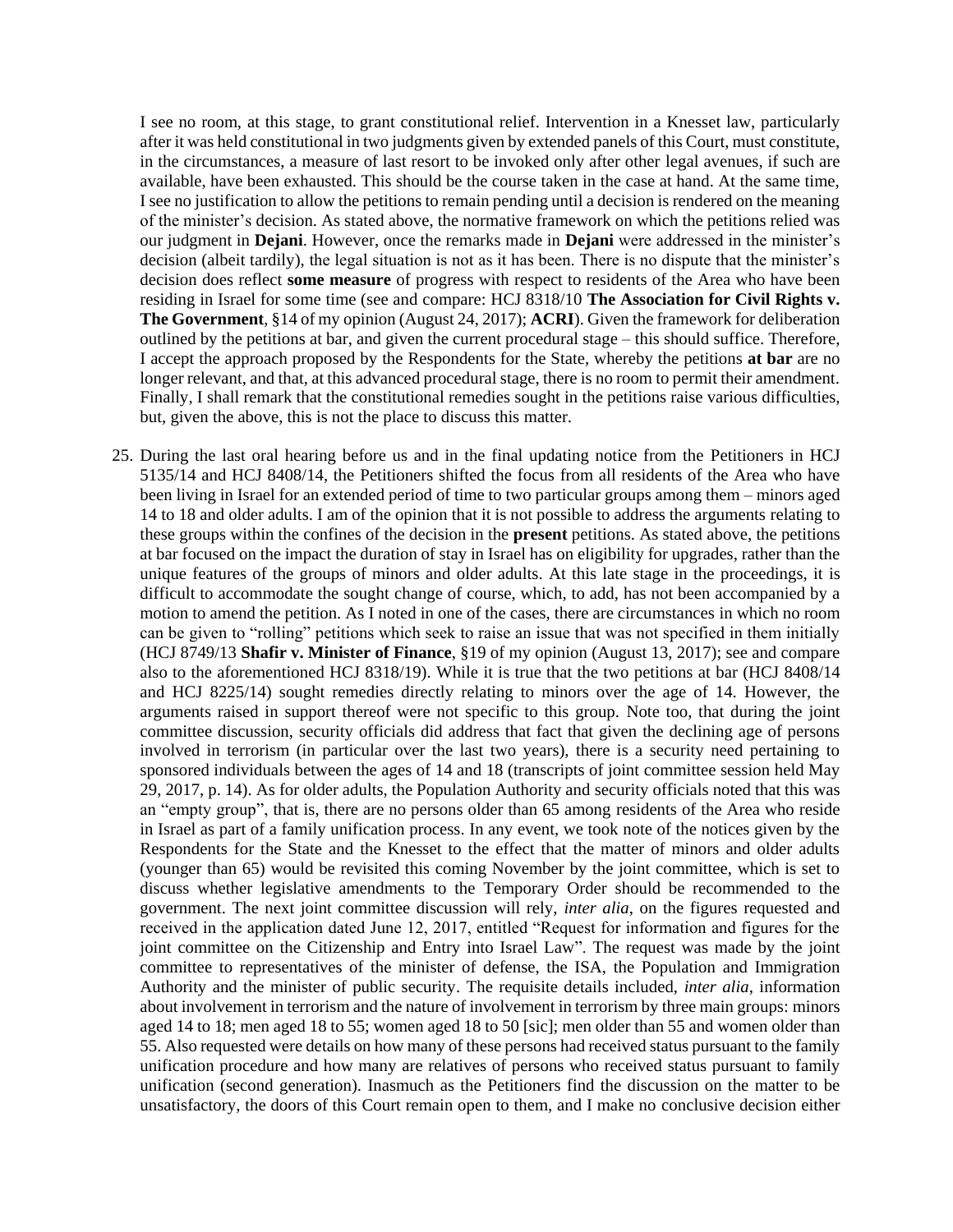way. In this context, it is important to note that a petition is pending with respect to the group of adults (HCJ 5124/17).

26. Finally, I wish to address the allegation that the Law is extended annually in an almost automatic fashion. The actions of the joint committee, which include follow up discussions over the last few years, indicate that, at least since the committee was established, the law has not been extended without a reevaluation of the need for it. As noted above, in the sessions held by the joint committee in 2016- 2017, various issues relating to the Law were discussed, and the joint committee is scheduled to convene in the near future and receive for its review further details from security officials regarding the need to extend the Temporary Order further. In light of this, it is clear that oversight of the law has changed in a manner that makes it difficult to hold, at present, that the Law is extended without substantive review.

## **Conclusion**

- 27. The petitions at bar have been pending for a number of years, during which, the legal situation had undergone developments. These developments, primarily the minister's decision, have improved the predicament of **some** residents of the Area who are in possession of stay permits pursuant to the family unification process. Given this change, and as I have noted above, I do not see room, at the present time, to issue *orders nisi* as part of the scope of the discussion demarcated by the petitions at bar. However, the fact that the Joint Committee has seen fit to ask various officials for more detailed figures on the security need for the law in its current iteration strengthens the understanding that there is a great deal of importance in continuing the examination of the matter by the competent officials. While we have found that the present petitions have been exhausted, the Petitioners will presumably act in accordance with their notices and complete the factual review they have begun. Presumably, in future, one solution or another will be found for the population of status recipients who are not covered by the minister's decision, and I make no conclusive decision.
- 28. Given the above remarks, the petitions are deleted. In the circumstances, no costs order will be issued.

President

Justice I. Amit

I concur.

1. I too believe that there is no room to revisit the Citizenship and Entry into Israel Law (Temporary Order) 5763-2003 after it had been twice reviewed by an extended panel of eleven justices in the judgments rendered in **Adalah** and **Galon** (HCJ 7052/03 **[Adalah v. Minister of Interior](http://www.hamoked.org/files/2011/4489_eng.pdf)**, IsrSC 61(2) 202 (2006); HCJ 466/07 **Galon v. Attorney General**, IsrSC 65(2) 1 (2002) [sic]).

However, given that the result in these two judgements was decided by a single vote and given the passage of time, I believe that the present need is to soften the Temporary Order, at least in the spirit of the remarks made by my colleague the President with respect to persons who had already commenced family unification prior to the Government Resolution (residents of the Area whose applications were in the "pipeline"). The decision of the minister of interior to upgrade the status of residents of the area